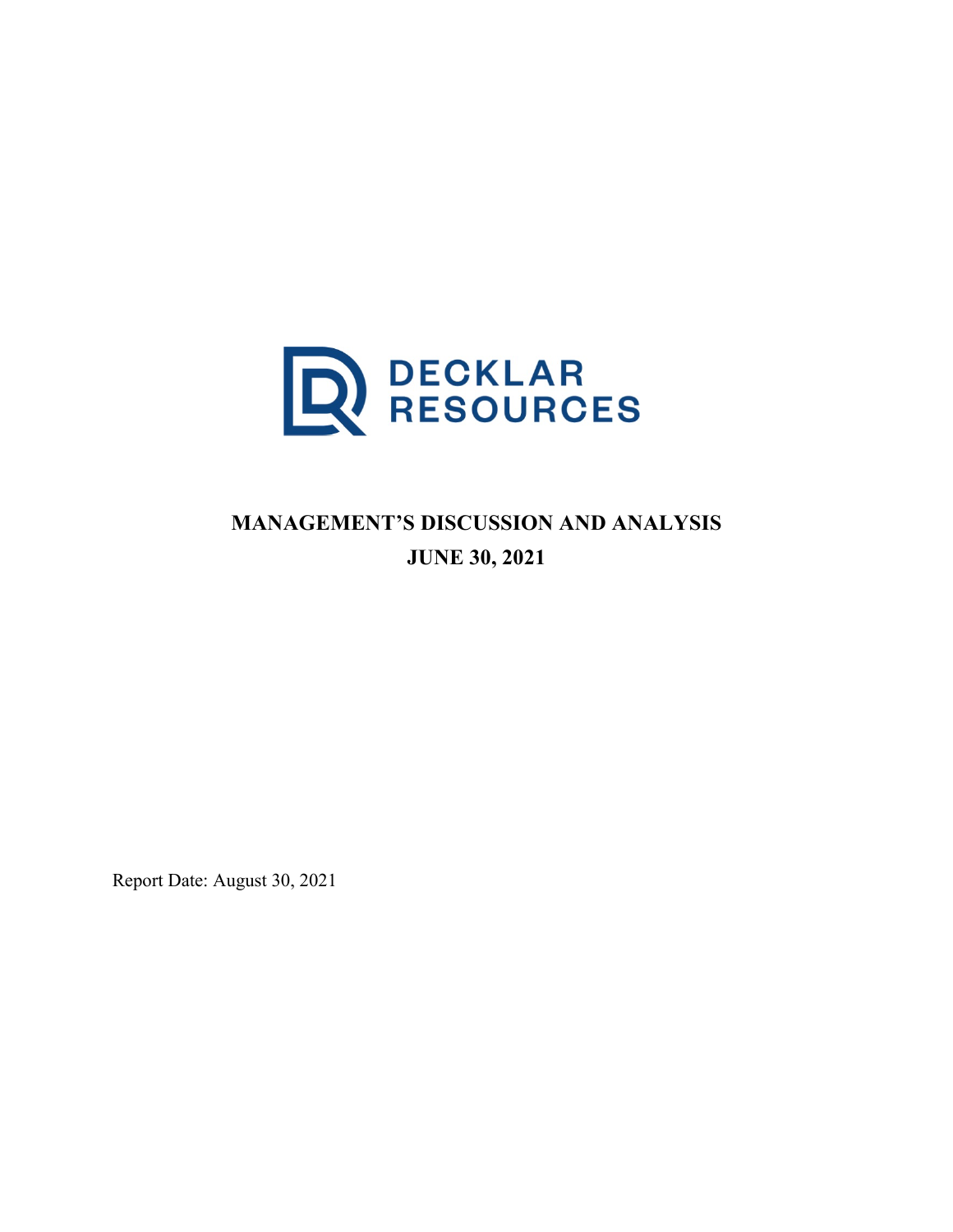

# **MANAGEMENT'S DISCUSSION AND ANALYSIS**

#### **FOR THE THREE AND SIX MONTHS ENDED JUNE 30, 2021 AND 2020**

The following discussion of the operating results and financial position of Decklar Resources Inc. (the "Company" or "Decklar"), formerly Asian Mineral Resources Limited should be read in conjunction with the Company's condensed consolidated interim financial statements and related notes for the three and six months ended June 30, 2021 and 2020, and its audited consolidated financial statements for the years ended December 31, 2020 and 2019, which were prepared in accordance with International Financial Reporting Standards (IFRS) by management and are available on the System for Electronic Document Analysis and Retrieval (SEDAR) at www.sedar.com. All amounts are in Canadian dollars (CAD) unless otherwise stated. References to the "Company", "Decklar", "we", "our" and "us" means Decklar Resources Inc., its predecessors and consolidated subsidiaries, or any one or more of them as the context requires.

This management's discussion and analysis ("**MD&A**") has been prepared as of August 30, 2021, with reference to National Instrument 51-102 "Continuous Disclosure Obligations" of the Canadian Securities Administrators.

#### **Forward-Looking Information**

This MD&A contains "forward-looking information," which may include, but is not limited to, statements with respect to the future financial or operating performance of the Company, its projects, future metals and oil prices, the estimation of mineral reserves and mineral resources, estimates of oil reserves and future net revenues, the realization of mineral reserve and resource estimates, supply and demand for petroleum, the timing and amount of estimated future production, revenues, margins, costs of production, estimates of initial capital, sustaining capital, operating, and exploration expenditures, costs and timing of the development of deposits, projections of market prices and costs, costs and timing of future exploration, requirements for additional capital, foreign exchange risks, governmental regulation of mining operations and exploration operations, timing and receipt of approvals, consents and permits under applicable mineral legislation, environmental risks, title disputes, or claims, limitations of insurance coverage and regulatory matters. Often, but not always, forward-looking statements can be identified by the use of words such as "plans", "expects", "is expected", "budget", "scheduled", "estimates", "forecasts", "intends", "targets", "aims", "anticipates" or "believes" or variations (including negative variations) of such words and phrases, or may be identified by statements to the effect that certain actions, events or results "may", "could", "would", "should", "might" or "will" be taken, occur or be achieved.

Forward-looking statements involve known and unknown risks, uncertainties and a variety of material factors, many of which are beyond the Company's control which may cause the actual results, performance or achievements of Decklar, its subsidiaries and affiliated companies to be materially different from any future results, performance or achievements expressed or implied by the forward-looking statements. There can be no assurance that the Company will obtain licenses or other approvals when needed, or at all, or that further exploration of the Oza Oil Field will lead to additional commercial discoveries or, if there are commercial discoveries, that the Company will be able to realize such resources as intended. Readers are cautioned that forward-looking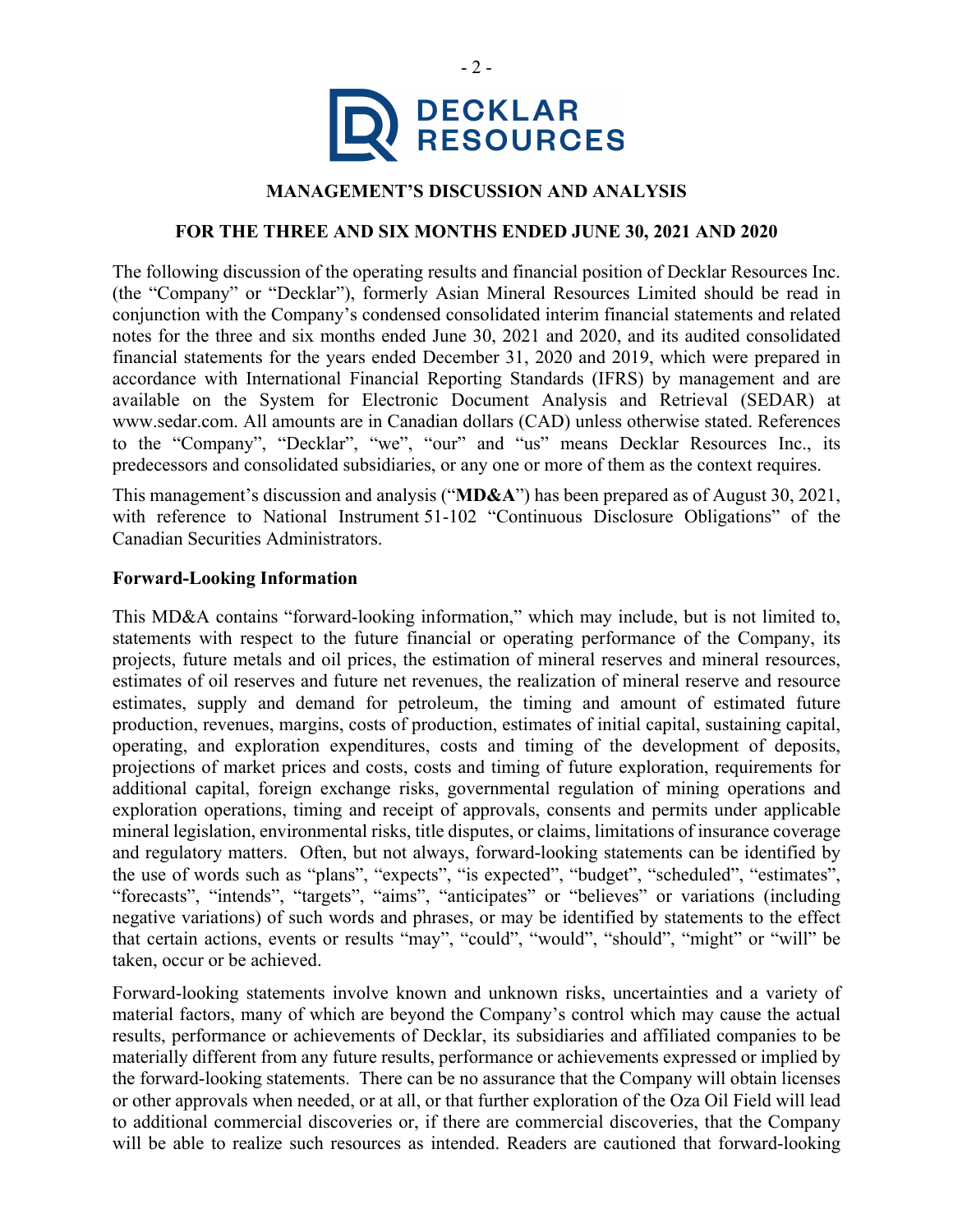statements may not be appropriate for other purposes than outlined in this document. Such factors include, among others, future metals and oil prices; general business, economic, competitive, political and social uncertainties; the actual results of current exploration and development activities; conclusions of economic evaluations and studies; fluctuations in the value of the United States dollar (USD) and Canadian dollar relative to the local currencies in the jurisdictions of the Company's key projects; changes in project parameters as plans continue to be refined; possible variations of ore grade or projected recovery rates; accidents, labour disputes or slow-downs and other risks of the mining industry; climatic conditions; political instability; labour force availability and turnover; delays in obtaining financing or governmental approvals or in the completion of exploration and development activities; as well as those factors referred to in the section entitled "Risks and Uncertainties" section of the MD&A. The reader is also cautioned that the foregoing list of factors is not exhaustive of the factors that may affect the Company's forward-looking statements.

Although the Company has attempted to identify important factors that could cause actual actions, events or results to differ materially from those described in forward-looking statements, there may be other factors that cause actions, events or results to differ from those anticipated, estimated or intended. Forward-looking statements contained herein are made as of the date of this document and, except as required by applicable law, the Company disclaims any obligation to update any forward-looking statements, whether as a result of new information, future events or results or otherwise. There can be no assurance that forward-looking statements will prove to be accurate, as actual results and future events could differ materially from those anticipated in such statements. Accordingly, readers should not place undue reliance on forward-looking statements.

In addition, please note that statements relating to "reserves" or "resources" are deemed to be forward-looking information as they involve the implied assessment, based on certain estimates and assumptions, that, the resources and reserves described can be profitably mined or produced in the future.

# **Business**

The Company was originally incorporated pursuant to the *New Zealand Companies Act* 1993. Effective December 31, 2004, it was continued as a British Columbia corporation under the *British Columbia Business Corporations Act* (BCBCA).

In July 2020, the Company closed its acquisition of Nigeria-based Decklar Petroleum Limited ("DPL"), which has a Risk Service Agreement ("RSA") with Millenium Oil and Gas Company Limited ("Millenium") on the Oza Oil Field. The Oza Oil Field is located onshore in the northern part of Oil Mining License 11 ("OML 11") in the Eastern Niger Delta of Nigeria. The concession covers a 20 square kilometre area carved out of OML 11 in 2003 as part of the Nigerian Government's Marginal Field Development Program and is surrounded by other producing fields. Significant investment has been made in the Oza Oil Field by Millenium, including acquisition and installation of production and transport infrastructure, pipelines, a metering system, and a production facility. Additional critical infrastructure is in place, including export pipeline access tied into the Trans Niger Pipeline, which flows from the southern part of OML 11 to the Bonny Export Terminal, the largest terminal on the African continent. In exchange for technical and financial support, Decklar will be entitled to an 80% economic interest (pre-cost recovery) in the Oza Oil Field, which reduces on a sliding scale after cost recovery to 40% once cumulative production exceeds 10 million barrels of oil. Decklar and Millenium have plans in place for nearterm well re-entries and additional development drilling at the Oza Oil Field.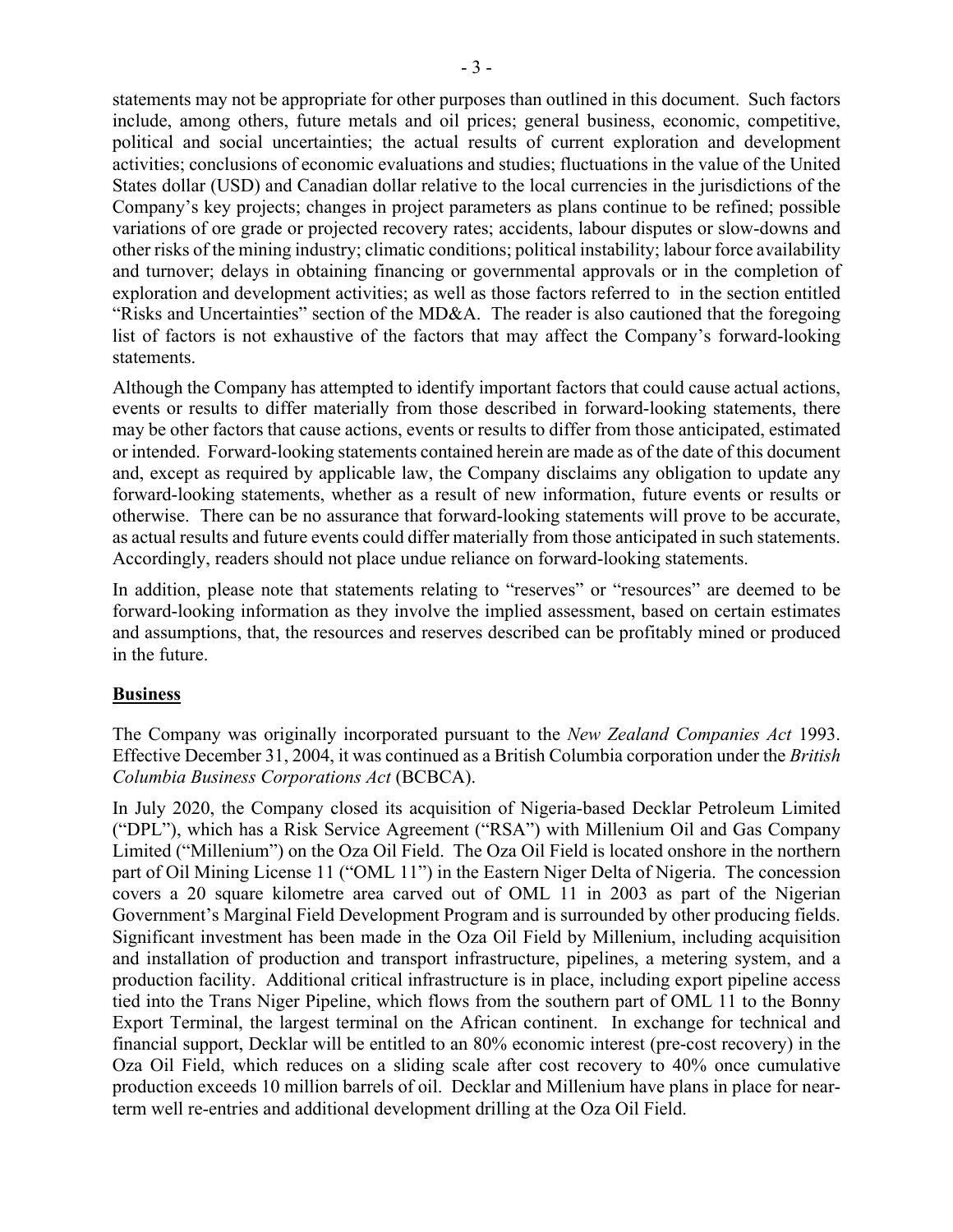#### **Q2 2021 Interim MD&A – Quarterly Highlights**

#### **Oza-1 Well Re-Entry and Testing**

Preparation and operations to complete the Oza-1 well re-entry moved forward throughout the quarter ended June 30, 2021. During the quarter, functional testing and inspection of the rig was completed on the contracted 1300 HP trailer-mounted drilling rig, all approvals were granted and the initial work activities began. Completion of critical initial work activities included pulling the existing tubing and the 5 ½ inch casing that was inside the 9 ⅝ inch casing. The 9 ⅝ inch casing was scrapped and circulated clean and over to brine completion fluid and a cement bond log was run to confirm the integrity of the wellbore and cement behind the casing. Cased hole reservoir logs were completed and analyzed and confirmed the expected characteristics of the zones targeted for testing. Surface testing facilities and equipment were installed, and testing of the L2.6 zone commenced in mid-August immediately following perforating and running the testing string. Perforation operations began with a testing tubing string run with straddle packers to enable testing of the three isolated individual zones to be tested. Production testing operations are planned for the three known oil-bearing zones (L2.2, L2.4 and L2.6), and each targeted zone will be production flow tested independently. This testing is ongoing at the end of August 2021. All test volumes produced will be exported and sold through the existing production facilities and pipelines. Once testing of all three zones is completed, it is anticipated that a final dual-tubing string completion will be installed, and two of the three zones tested will be placed into production based upon successful testing. All necessary approvals and permits are in place for the well re-entry, testing and completion.

When the Oza-1 re-entry is complete, the drilling rig is then expected to be skidded on the same drill pad as the Oza-1 well to a new drilling slot and a horizontal development well will be drilled in the L2.4 zone. It is anticipated that this well will then be placed on production upon successful testing and completion. The Oza-1 well and new horizontal development well are expected to generate significant production levels and generate cash flow in a short time frame utilizing the existing infrastructure in place. The Oza Oil Field development is planned to then continue with one or two more re-entries on other existing wells and an additional development drilling program with a potential for eight to ten wells to be drilled to achieve full field development. Additional early production and central processing facilities will be added as required to accommodate increased production levels from field development activities.

Decklar also continues to pursue and advance evaluations and negotiations for additional proven undeveloped oil and gas fields in Nigeria that have significant reserves and near-term production potential, including the recently announced acquisition in the Asaramatoru oil field.

# **Private Placements**

On March 8, 2021, the Company announced that it had completed a private placement, issuing 16,865,714 common shares at a price of \$0.28 per share for total gross proceeds of \$4,722,400. All common shares issued pursuant to the placement were subject to a four-month hold. Brokers fees included cash of \$8,400 and 430,000 common shares.

In May 2021, the Company completed an unbrokered unit offering, issuing 10,075,000 units, with each unit consisting of one common share and one-half common share purchase warrant, at a price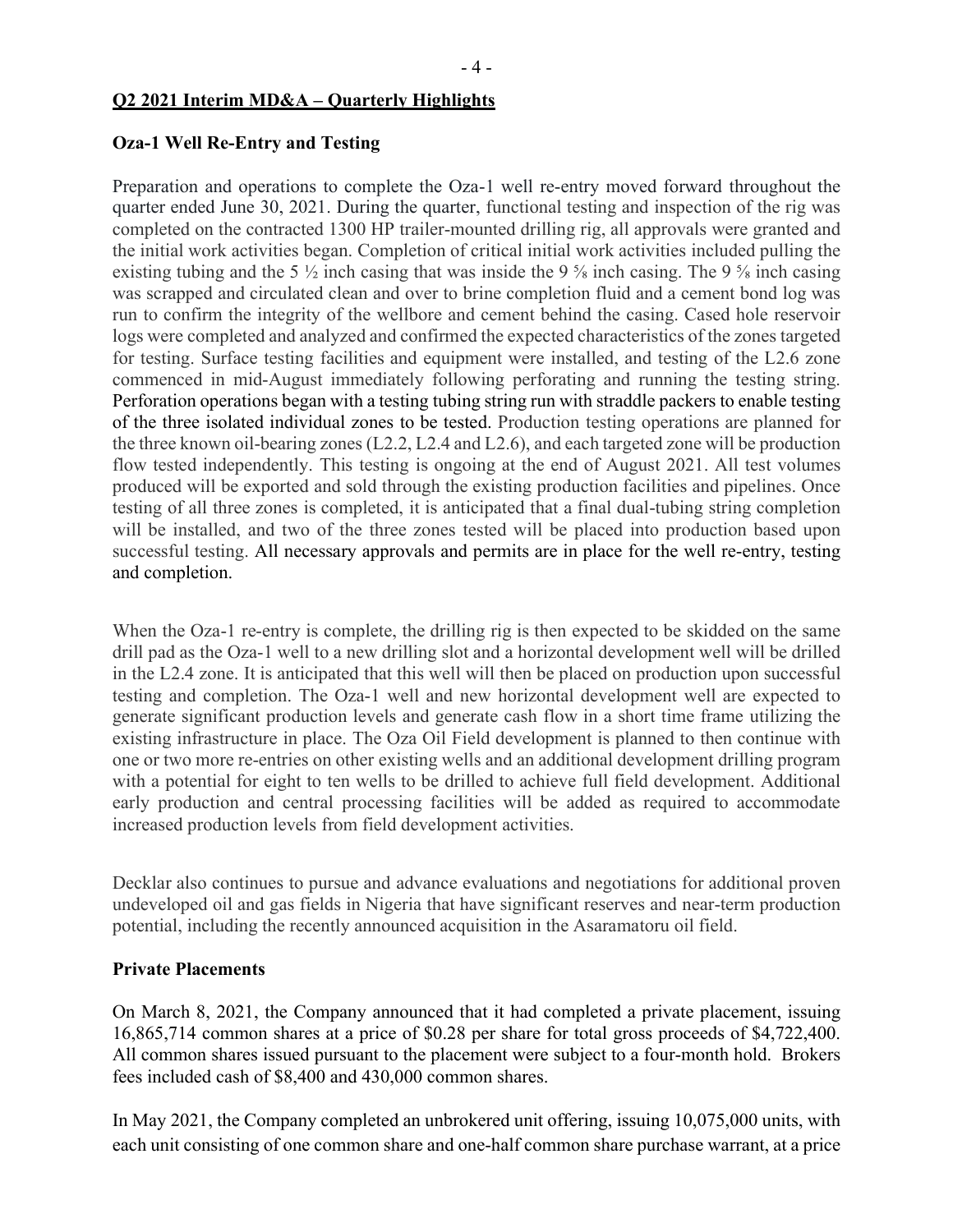of \$1.00 per unit for net proceeds of \$9,492,475. Each whole warrant entitling the holder to acquire one common share at a price of \$1.50 per common share for 12 months. All common shares issued pursuant to the offering were subject to a four-month hold. Finders' fees included cash of \$559,200 and 280,000 common share purchase warrants entitling the holder to acquire one common share at a price of \$1.50 per common share for 12 months.

# **Subsequent Events**

# Share Purchase Agreement to Participate in Development of the Asaramatoru Field

On July 14, 2021, Decklar announced the completion of a Share Purchase Agreement to purchase all of the issued and outstanding ordinary shares of Purion Energy Limited ("Purion"), a Nigerian entity that has entered into a Risk Finance and Technical Services Agreement ("RFTSA") with Prime Exploration and Production Limited ("Prime") with respect to the 51% equity interest that was awarded to Prime in the Asaramatoru Oil Field. Further, Decklar is aware that Purion is also seeking to enter into a RFTSA with Suffolk Petroleum ("Suffolk") in respect of Suffolk's 49% interest in the Asaramatoru Oil Field. Prime is the Operator of the Asaramatoru Oil Field, and Decklar will participate in the continued development of the oil resources in the field. The Asaramatoru Oil Field is located in OML 11, the same block where Decklar is also currently developing the Oza Oil Field.

The Asaramatoru Field was formerly operated by Shell Petroleum Development Company of Nigeria Limited ("SPDC"). SPDC discovered the oil field in 1973 with the drilling of the AST-1 well, which discovered 10 hydrocarbon bearing reservoirs. The AST-2 well was drilled by SPDC in 1989 and discovered additional oil reservoirs in a separate fault block. SPDC never placed the two wells on production and suspended both wells after the drilling and completion activities. Data available includes the wireline well logs, additional test data, and a 3D seismic survey conducted in 1996.

# Unit Offering

On July 30, 2021 Decklar announced a non-brokered financing to raise gross proceeds of up to \$1,000,000 by way of a unit offering (the "Offering") at a price of \$1.00 per unit (a "Unit"), with each Unit consisting of one common share of Decklar (a "Common Share") and one-half common share purchase warrant (each whole warrant, a "Warrant"). Each Warrant will entitle the holder thereof to acquire one Common Share at an exercise price of \$1.50 per Common Share for a period of 12 months from the closing date of the Offering. Decklar has engaged Echelon Wealth Partners Inc. as strategic financial advisor in connection with the Offering. On August 18, 2021 Decklar announced that the Offering had been increased to raise gross proceeds of up to \$5,000,000 under the same terms. Funds raised by this planned Offering will be used to pursue new oil and gas development opportunities in Nigeria and for general corporate purposes. The Offering, for total gross proceeds of approximately \$5,000,000, closed on August 27, 2021.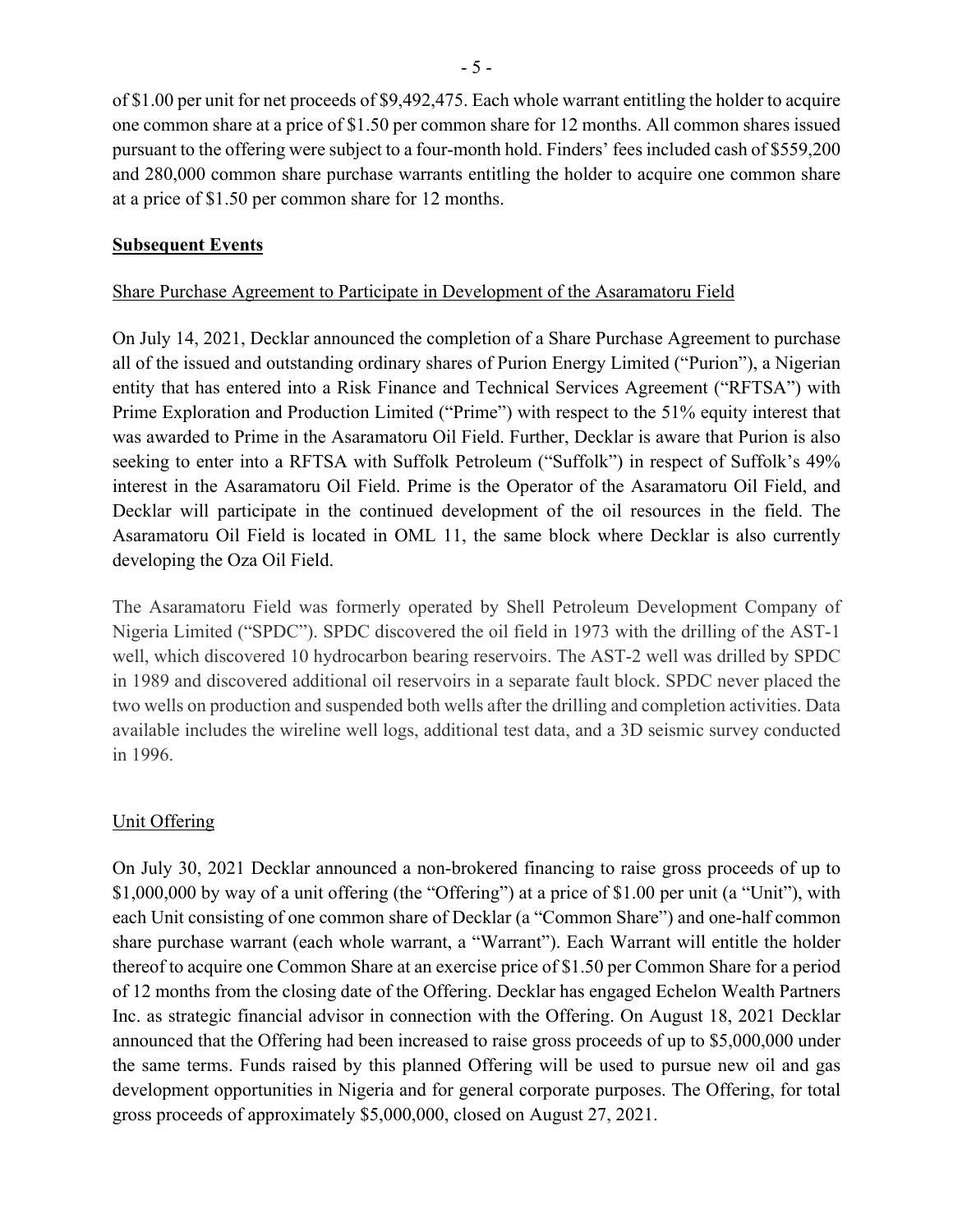# Board of Directors Changes

Decklar also announced on August 11, 2021 that Mr. Alan LeBis had resigned his position as a Director of the Company. Mr. LeBis was instrumental to the early development of Decklar, and the Company thanks him for his valuable input and advice during his tenure as a member of the Board.

On the same date, the Company also announced the appointment of Mr. Bill Foose to the Decklar Board of Directors. Mr. Foose has over 35 years of experience working in the international oil and gas production and processing equipment sector. He held various positions with Barton Instruments before starting OilPro Production Equipment in 1997. OilPro was heavily involved in providing production equipment for domestic and international projects throughout Africa, the Middle East and other oil producing countries. Many of OilPro's African projects were centered around Nigeria. Mr. Foose previously served on the board of Sunocean Energy.

# Grant of Share Purchase Options

On August 13, 2021, Decklar announced that it granted, effective August 13, 2021, an aggregate of 3,540,000 share purchase options (each an "Option") to certain directors, officers, and consultants of the Company and its wholly owned subsidiary Decklar Petroleum Limited in accordance with the Company's current stock option plan. A total of 1,650,000 of the Options are being issued to directors and officers of the Company and Decklar. Each Option is exercisable into one common share (a "Share") of the Company at a price of \$1.00 per Share for a period of five years expiring August 13, 2026. The options vest as to one-third immediately, one-third on January 13, 2022, and one-third on August 13, 2022.

# Update to Funding Transaction, Extension to Terms of Share Purchase Agreement

On August 16, 2021, Decklar announced that further to its press releases dated August 31, 2020, September 30, 2020, November 2, 2020, November 23, 2020, and December 15, 2020 regarding the Subscription Agreement entered into with a subsidiary of San Leon Energy Plc, the parties had agreed to continue to work to finalize certain conditions precedent in the Subscription Agreement.

Closing of this transaction has continued to take longer than expected due to various travel and logistical restrictions in place as a response to Covid-19. Despite these delays, progress has continued. All other material terms of the transaction remain unchanged.

The Company also announced that the deadline to achieve the production milestone referenced in the Share Purchase Agreement ("SPA") with the vendors of Decklar Petroleum Limited has been extended to March 31, 2022. The SPA provides that in the event the Oza field achieves production net to Millenium Oil and Gas Company Limited of 1,000 bbls/d for a period of 10 consecutive days in any 30 day period within 12 months of the closing date of the SPA, Decklar Resources, Inc. will issue 8,000,000 common shares to be allocated as set forth in the SPA.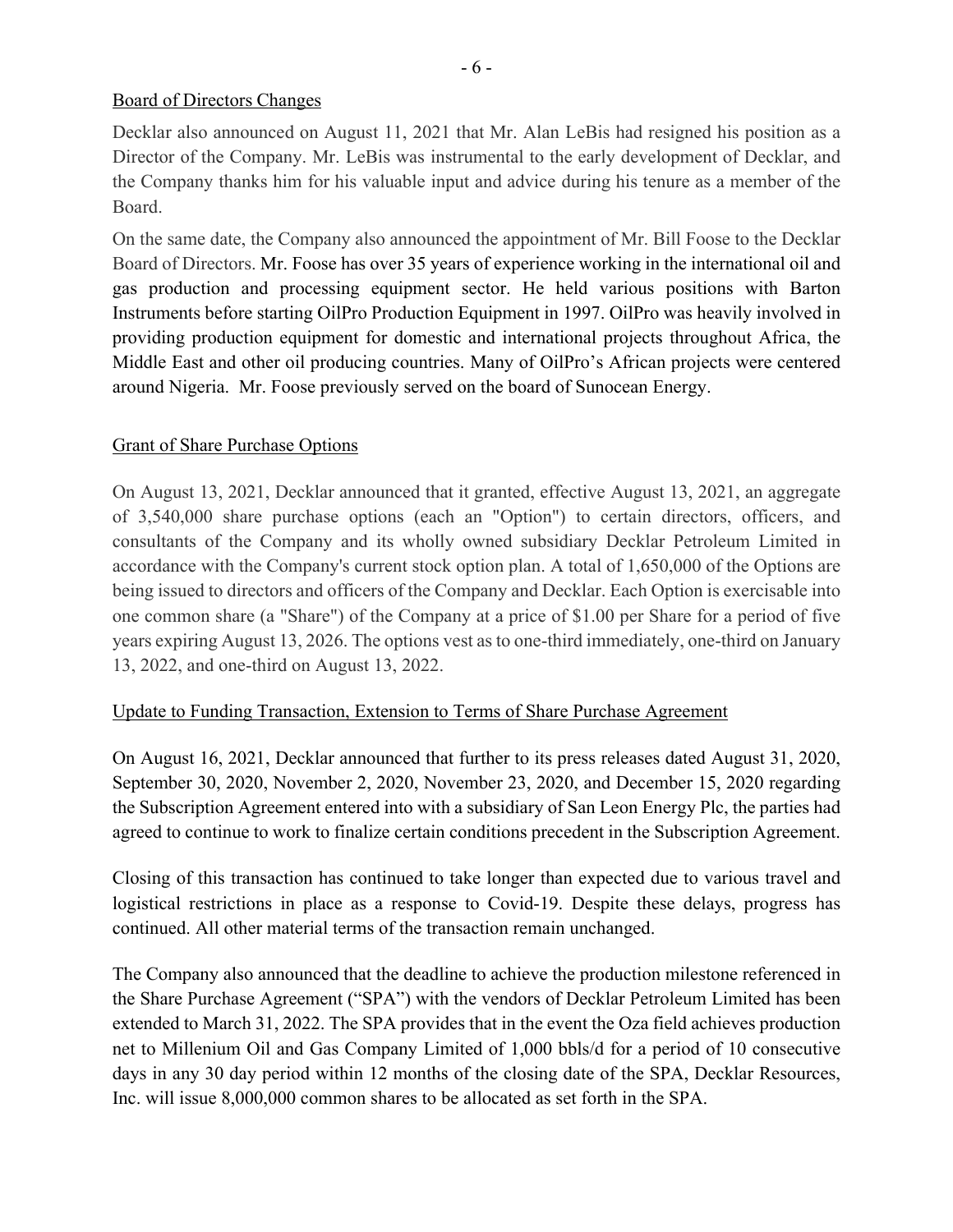# **Decklar Petroleum Limited**

In 2020, the Company acquired DPL as a wholly owned subsidiary, whose sole asset is an RSA with Millenium, a JV partner and operator of the Oza Oil Field. The RSA entitles DPL to cost recovery and a share of distributable funds from the development of oil and gas resources at the Oza Oil Field in exchange for technical and financial support.

The aggregate purchase price was \$7,105,454, payable through the issuance of 30,000,000 common shares of the Company based on the fair value of the net assets acquired. Of the aggregate purchase price, 22,000,000 shares were paid on closing of the acquisition with the balance of 8,000,000 shares being payable if the Oza Oil Field achieves production net to Millenium of 1,000 barrels of oil per day (bopd) for a period of ten consecutive days in any thirty day period prior to March 31, 2022.

The 22,000,000 shares paid were allocated (i) 14,000,000 shares to the shareholders of DPL; and (ii) 8,000,000 shares to extinguish outstanding debt owed by DPL to certain arm's length third parties. None of the DPL shareholders nor third party debt providers are related to the Company and the acquisition is not a Non-Arm's Length transaction within the meaning of the policies of the TSX-V.

The Oza Oil Field was formerly operated by Shell Petroleum Development Company of Nigeria Ltd. ("Shell"). The field has three wells and one side track drilled by Shell between 1959 and 1974. During the period when Shell was the operator, there were two periods of extended production testing from the Oza-1, -2 & -4 wells. The field was not tied into an export facility and was not fully developed by Shell nor put into commercial production.

In 2003, the Oza Oil Field was awarded to Millenium during the Marginal Fields Licensing Round. Since Millenium and the other joint venture partners acquired the Oza Oil Field, approximately US\$50 million has been spent in production facilities infrastructure in support of a restart of production including an export pipeline to tie the field into the Shell Trans Niger Pipeline to the Bonny Export Terminal, a lease automatic custody transfer unit fiscal metering system, infield flowlines, manifolds, and a rental Early Production Facility. The RSA with Millenium provides DPL the majority share of production and associated cash flow from the Oza Oil Field in exchange for funding and technical assistance to restart commercial production and full field development. The RSA terms also include a preferential return of DPL's costs plus a share of cash flow thereafter. Until full cost recovery is achieved, DPL is entitled to priority recovery of its capital from 80% of distributable funds. After achieving cost recovery, DPL's profit share is based on a sliding scale starting at 80% and ultimately declining to 40% once cumulative production exceeds 10 million bbls.

# **Decklar and Millenium Funding**

# **Subscription Agreement**

DPL has entered into a subscription agreement (the "Subscription Agreement") with San Leon Energy Plc ("San Leon"), an AIM-listed public company focused on Nigerian production and development assets, which is arm's length to the Company (within the meaning of the policies of the TSX-V). The Subscription Agreement entitles San Leon to purchase US\$7,500,000 of 10%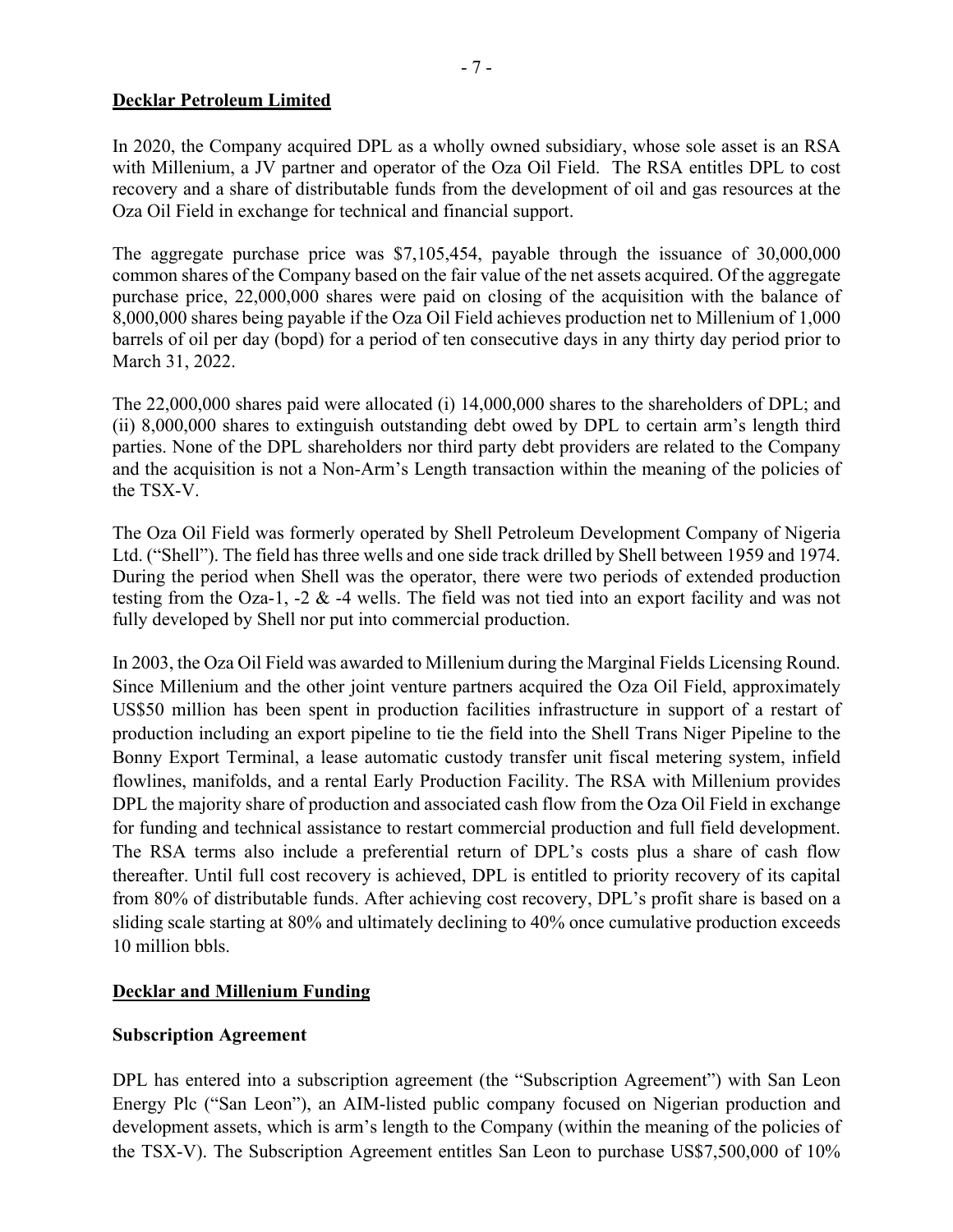unsecured subordinated loan notes of DPL (the "Loan Notes") and 1,764,706 ordinary shares ("DPL Shares") of DPL (representing 15% of the share capital of DPL) for a cash consideration of US\$7,500,000 and  $\frac{1}{2}$ 1,764,706, respectively. In addition, DPL and San Leon have entered into an option agreement (the "Option Agreement") that entitles San Leon to purchase an additional US\$7,500,000 of Loan Notes (the "Option Loan Notes") and 2,521,008 DPL Shares (increasing their interest to 30% of the share capital of DPL) for cash consideration of US\$7,500,000 and N2,521,008, respectively, at any time until the date that is forty-five (45) days after the well test results of the first development well on the Oza Oil Field have been delivered to San Leon.

The Subscription Agreement provides for certain conditions precedent to be confirmed prior to finalizing and issuing of the Loan Notes and DPL Shares, including entering into an agreed form of shareholders' agreement in respect of DPL and the restructuring of certain historical indebtedness by the owner/operator of the Oza Oil Field, Millenium, to the satisfaction of San Leon at its sole discretion. Concurrently with entering into the Subscription Agreement, San Leon advanced US\$750,000 as an initial deposit (the "Deposit") with the release of the balance of the US\$7,500,000 being subject to the satisfaction (or waiver) of the conditions precedent contained in the Subscription Agreement. In the event the transactions contemplated by the Subscription Agreement are not completed, DPL will be required to repay the Deposit to San Leon within three months of that date.

In addition, Millenium has entered a non-binding term sheet with a local Nigerian bank and the trading subsidiary of a large multinational oil company active in Nigeria for up to US\$33,000,000 in a five-year term loan that provides a use-of-proceeds of US\$22,000,000 to refinance existing debt of Millenium and US\$11,000,000 for development activities on the Oza Oil Field, based on entering a crude sales and purchase contract. DPL is expected to provide a corporate guarantee as part of this US\$33,000,000 term debt facility.

# **Loan Notes**

The terms of the Loan Notes provide for an interest rate of 10% per annum, which accrues on a quarterly basis and will have a maturity date that is five years from the date of issuance. No payments (whether on account of interest or principal) are required under the Loan Notes unless there are available funds from operations (after considering any required debt servicing payments, general and administrative expenses, approved joint venture capital and operating costs required to be funded by DPL under the RSA with Millenium, taxes and other statutory payments) (the "Available Funds"). All Available Funds shall be applied to the payment of interest and principal in respect of the Loan Notes until they are repaid in full. Upon repayment of the Loan Notes, 50% of the Available Funds will be applied to payment of interest and principal in respect of the Option Loan Notes until they are repaid in full, with the remaining 50% of such Available Funds being retained by DPL. The Loan Notes are unsecured, subordinated and contain customary events of default. The Loan Notes do not contain any financial or other maintenance covenants.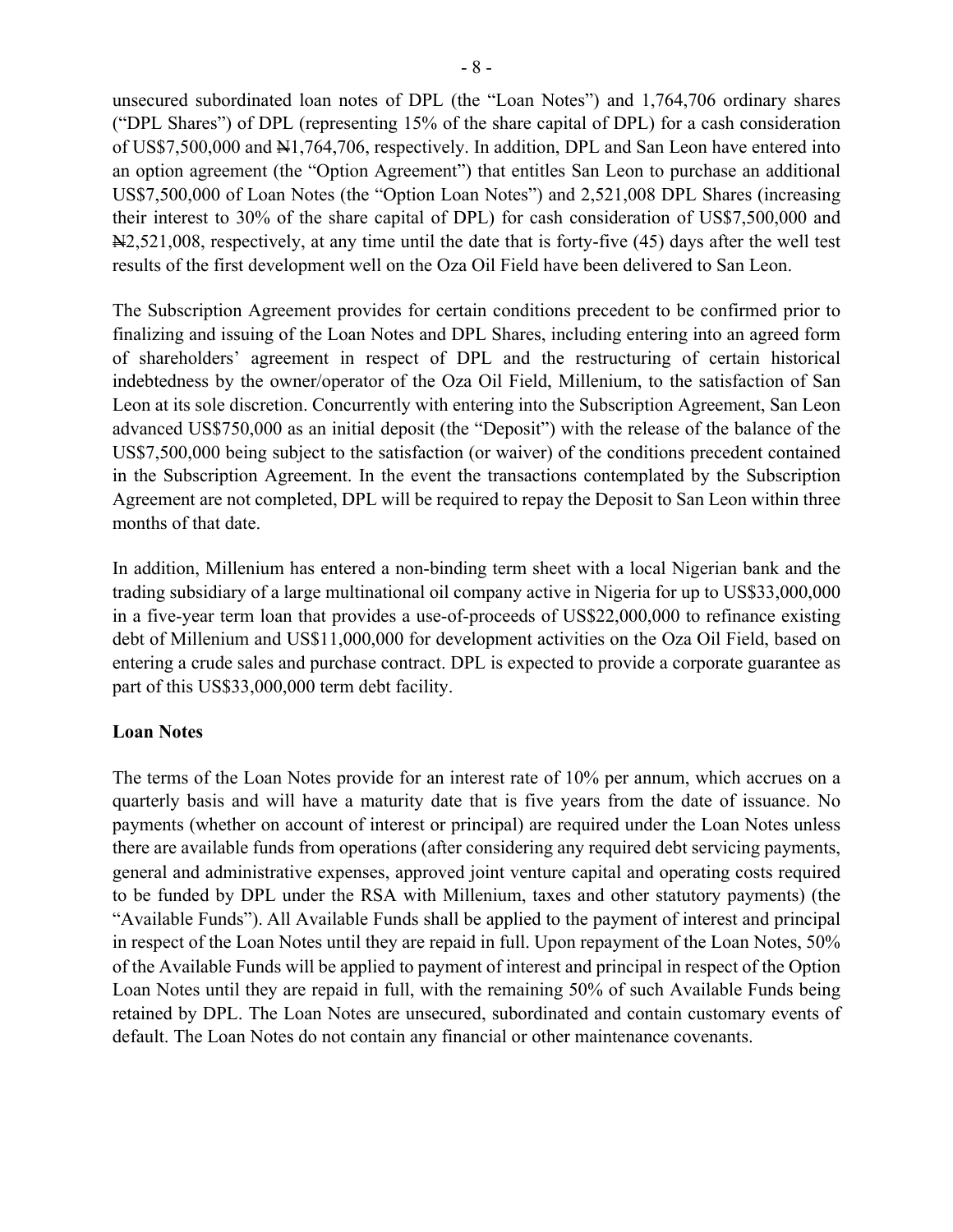#### **Results of Operations for the three and six month periods ended June 30, 2021**

For the three and six month periods ended June 30, 2021and 2020, Decklar incurred net losses of \$1,326,495 or \$0.02 per share and \$1,809,915 or \$0.03 per share, respectively.

The detailed operating results for the three and six months ended June 30, 2021 and 2020 are as follows:

|                                     |    | Three months<br>ended June 30<br>2021 | Three months<br>ended June 30<br>2020 |            | Six months<br>ended June 30<br>2021 |               | Six months<br>ended June 30<br>2020 |
|-------------------------------------|----|---------------------------------------|---------------------------------------|------------|-------------------------------------|---------------|-------------------------------------|
| General and administrative expenses |    |                                       |                                       |            |                                     |               |                                     |
| Consulting                          | \$ | (293, 168)                            | \$                                    | (21,350)   | \$                                  | (338,950)     | \$<br>(40,000)                      |
| Professional and regulatory         |    | (80,291)                              |                                       | (184, 929) |                                     | (222, 379)    | (194, 363)                          |
| Office and administrative           |    | (384, 641)                            |                                       | (17,257)   |                                     | (428, 528)    | (37,253)                            |
| Business development                |    | (150,215)                             |                                       |            |                                     | (162, 702)    |                                     |
| Share-based payments                |    | (88, 792)                             |                                       |            |                                     | (240, 939)    |                                     |
| Transaction costs                   |    |                                       |                                       |            |                                     |               | (250,000)                           |
| Finance income                      |    | 482                                   |                                       | 189        |                                     | 617           | 2,644                               |
| Finance expense                     |    | (53, 514)                             |                                       | (723)      |                                     | (54,257)      | (1,437)                             |
| Foreign exchange loss               |    | (276, 356)                            |                                       |            |                                     | (362, 777)    |                                     |
| Net loss for the period             |    | (1,326,495)                           |                                       | (224,070)  |                                     | (1,809,915)   | (520, 409)                          |
| Other comprehensive loss:           |    |                                       |                                       |            |                                     |               |                                     |
| Unrealized FX loss on translation   |    | (194, 893)                            |                                       |            |                                     | (266, 807)    |                                     |
| Comprehensive loss for the period   | S  | (1,521,388)                           | \$                                    | (224,070)  |                                     | \$(2,076,722) | \$<br>(520,409)                     |

#### **General and administrative expenses**

- Consulting costs of \$293,168 in the three months ended June 30, 2021 (2020: \$21,350) and \$338,950 in the six months ended June 30, 2021 (2020: \$40,000) reflect payments to employees of the Company and DPL.
- Professional and regulatory fees for the three months ended June 30, 2021 totaled \$80,291 compared to \$184,929 for the same period in 2020, and are primarily made up of legal fees. Professional and regulatory fees for the six months ended June 30, 2021 totaled \$222,379 compared to \$194,363 for the same period in 2020, and consist of legal fees and audit fees.
- Office and administrative expenses were \$384,641 in the second quarter of 2021, compared to \$17,257 in the comparable quarter in 2020, and \$428,528 for the six months ended June 30, 2021 (2020: \$37,523). The higher 2021 expenditures are primarily related to services retained from a number of investor relations firms to heighten market and brand awareness and broaden the Company's profile in the investment community.
- Business development expenses incurred during the three and six month periods ended June 30, 2021 represent costs incurred to negotiate agreements and to seek potential funding for the Company's current and potential future oil and gas assets.
- Share-based compensation expenses through the three and six months ended June 30, 2021 of \$88,792 and \$240,939 respectively (for both comparable periods in 2020: Nil) reflect the calculated cost of share options issued in September 2020 to directors, employees and consultants of the Company and its subsidiary DPL.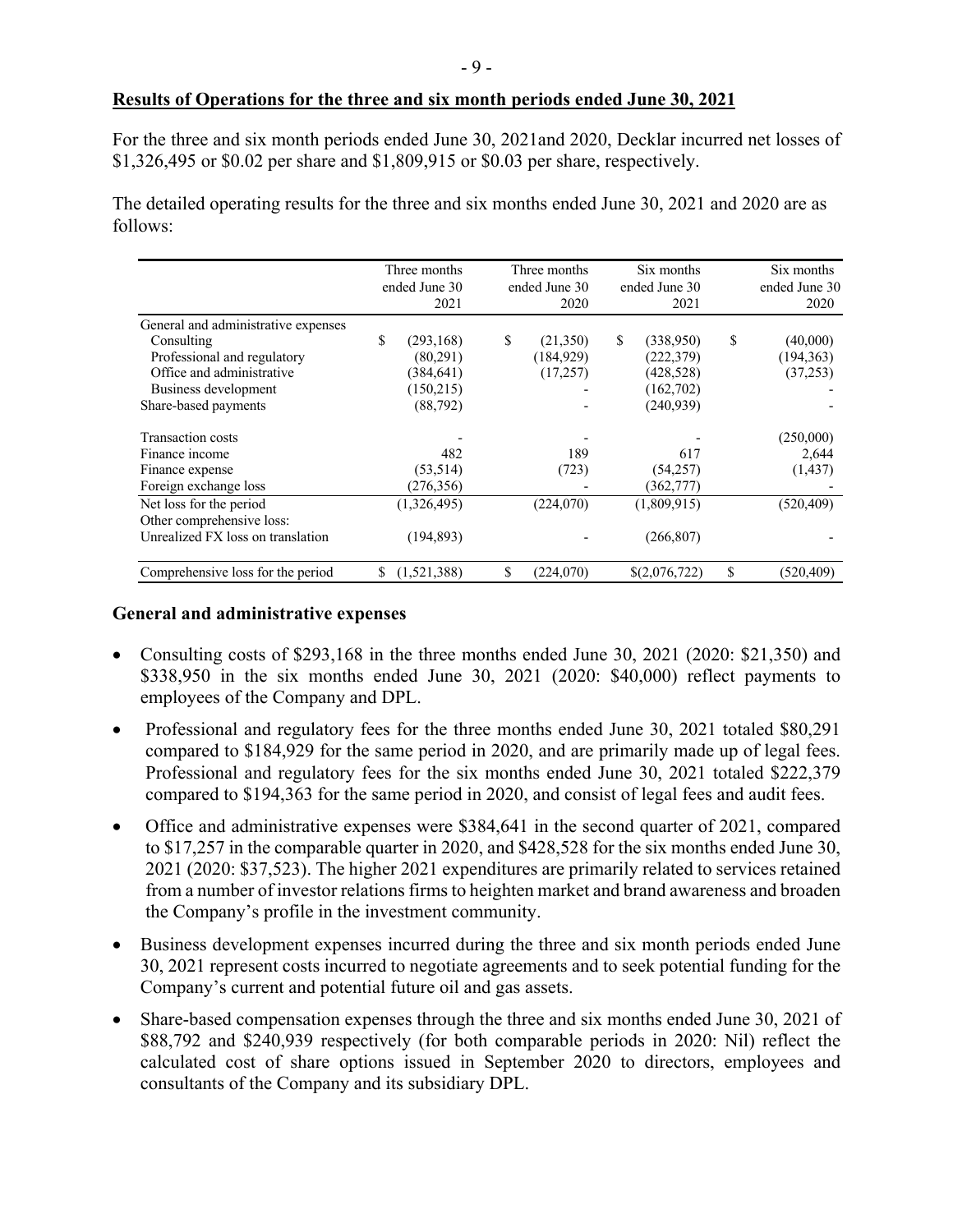# **Finance expense**

Finance expenses in the three and six month periods ended June 30, 2021 primarily represent a loss incurred on the extinguishment of the principal and interest on the Island Time promissory note, which was repaid in full in April 2021 by the issue of 175,000 common shares of the Company.

# **Foreign exchange loss and Other comprehensive loss**

Foreign exchange expenses for the three and six months ended June 30, 2021 were \$276,356 and \$362,777 (for both comparable periods in 2020: Nil) is the accumulated total of actual exchange rate differences for amounts converted from USD to Nigerian Naira and CAD to USD during the year.

Other comprehensive loss – Unrealized foreign exchange loss on translation for the three and six months ended June 30, 2021 totaled \$194,893 and \$266,807 respectively (for both comparable periods in 2020: Nil) and represent foreign exchange related to the translation of the Company's subsidiary DPL, whose functional currency is USD.

# **Resource Properties**

As at June 30, 2021, Decklar had a total of \$9,413,399 capitalized in resource properties, of which \$9,213,399 has been invested in the Oza Oil Field in Nigeria. The remaining \$200,000 is attributed to the Holt Option to acquire interests in four mining properties in Canada. In the six months ended June 30, 2021 total expenditures of \$3,721,230 related to Oza-1 well re-entry operations and other facility and infrastructure expenditures were added to resource properties.

# **Liquidity and Capital Resources**

On June 30, 2021, the Company had cash on hand and cash equivalents of \$10,029,782 (December 31, 2020: \$123,236) and had a working capital of \$7,475,191 (December 31, 2020: \$1,762,642 deficit). Additional financing will be required to further develop the Oza Oil Field and new oil and gas development opportunities in Nigeria. The Company is currently finalizing additional development funding. The ability to raise capital is not guaranteed and may not be realized when needed or, if available, might not be available at terms favourable to the Company and might involve dilution to existing shareholders.

|                              |              | Payment due by period |               |  |  |  |
|------------------------------|--------------|-----------------------|---------------|--|--|--|
|                              | <b>Total</b> | Less than 1 year      | $1 - 3$ years |  |  |  |
| Short-term loans             | 13,674       | 13,674                |               |  |  |  |
| Refundable deposit           | 1,005,952    | 1,005,952             |               |  |  |  |
| Due to related parties $(1)$ | 165,109      | 165,109               |               |  |  |  |
| Total                        | \$1,184,735  | 1,184,735             |               |  |  |  |

The Company had the following contractual obligations at June 30, 2021:

(1) Represents consulting fees payable to directors and officers of the Company and its subsidiary.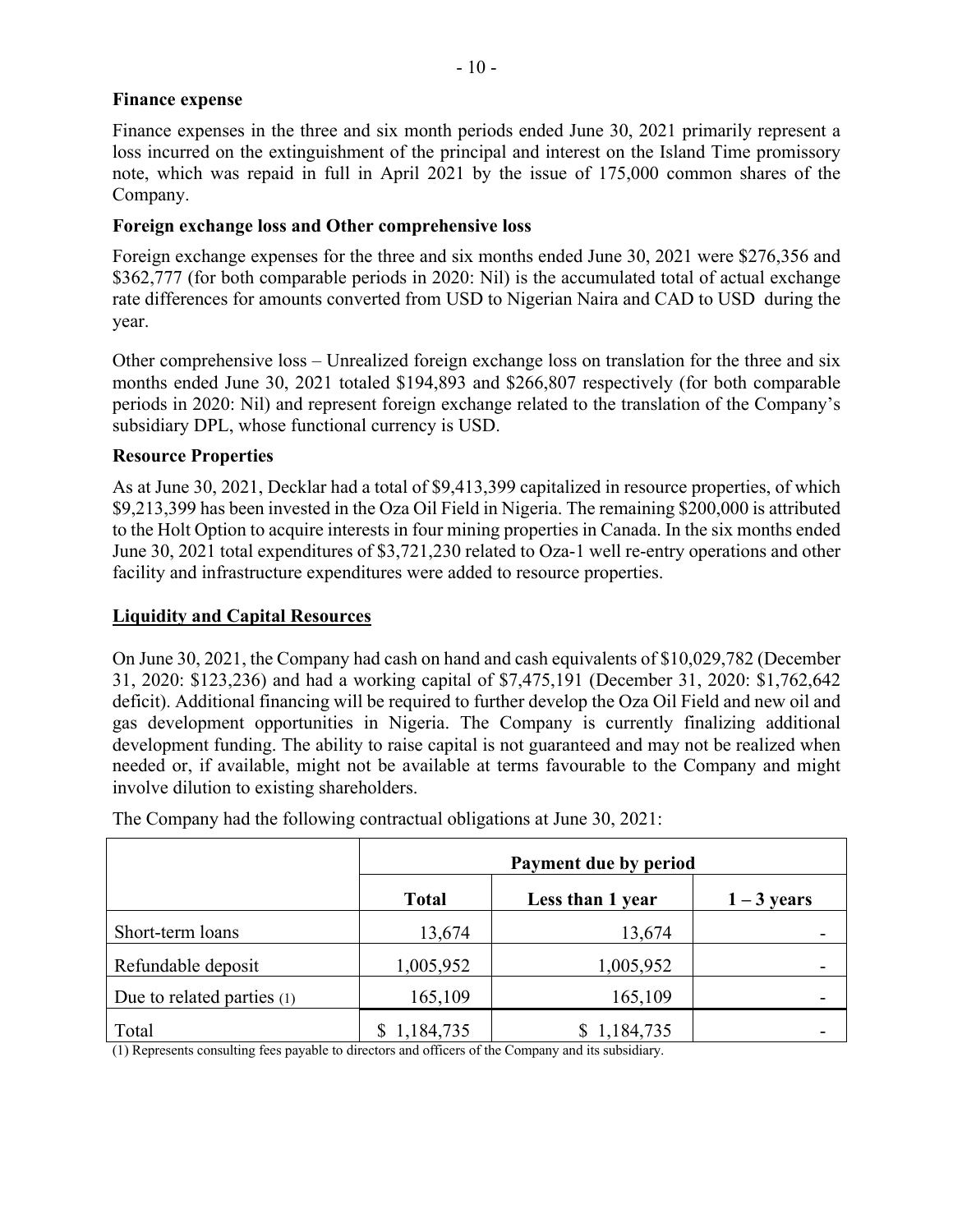|                            | Payment due by period |                  |               |  |  |
|----------------------------|-----------------------|------------------|---------------|--|--|
|                            | <b>Total</b>          | Less than 1 year | $1 - 3$ years |  |  |
| Short-term loans           | 305,529               | 305,529          |               |  |  |
| Refundable deposit         | 985,866               | 985,866          |               |  |  |
| Due to related parties (1) | 206,148               | 206,148          |               |  |  |
| Total                      | 1,497,543             | 1,497,543        |               |  |  |

The Company had the following comparable contractual obligations at December 31, 2020:

(1) Represents consulting fees payable to directors and officers of the Company and its subsidiary.

In April 2021 the Company issued 175,000 common shares to extinguish the remaining balance of the note payable to Island Time.

Other short-term loans are comprised of advances made directly to DPL and payments made on behalf of DPL by an Advisor to fund day-to-day and early field operations during the start-up and early stages of DPL's operations. The loans do not bear interest and due on demand. It is expected that the loans will be repaid by December 2021.

On September 3, 2020, DPL received a deposit as part of the San Leon Subscription Agreement. At June 30, 2021 the balance of this deposit and accrued interest was \$1,005,952 (December 31, 2020: \$985,866). The deposit is repayable should a number of conditions in the Subscription Agreement not be attained. Interest is payable on the deposit at a rate of 10% per annum in the event the deposit is repaid to San Leon.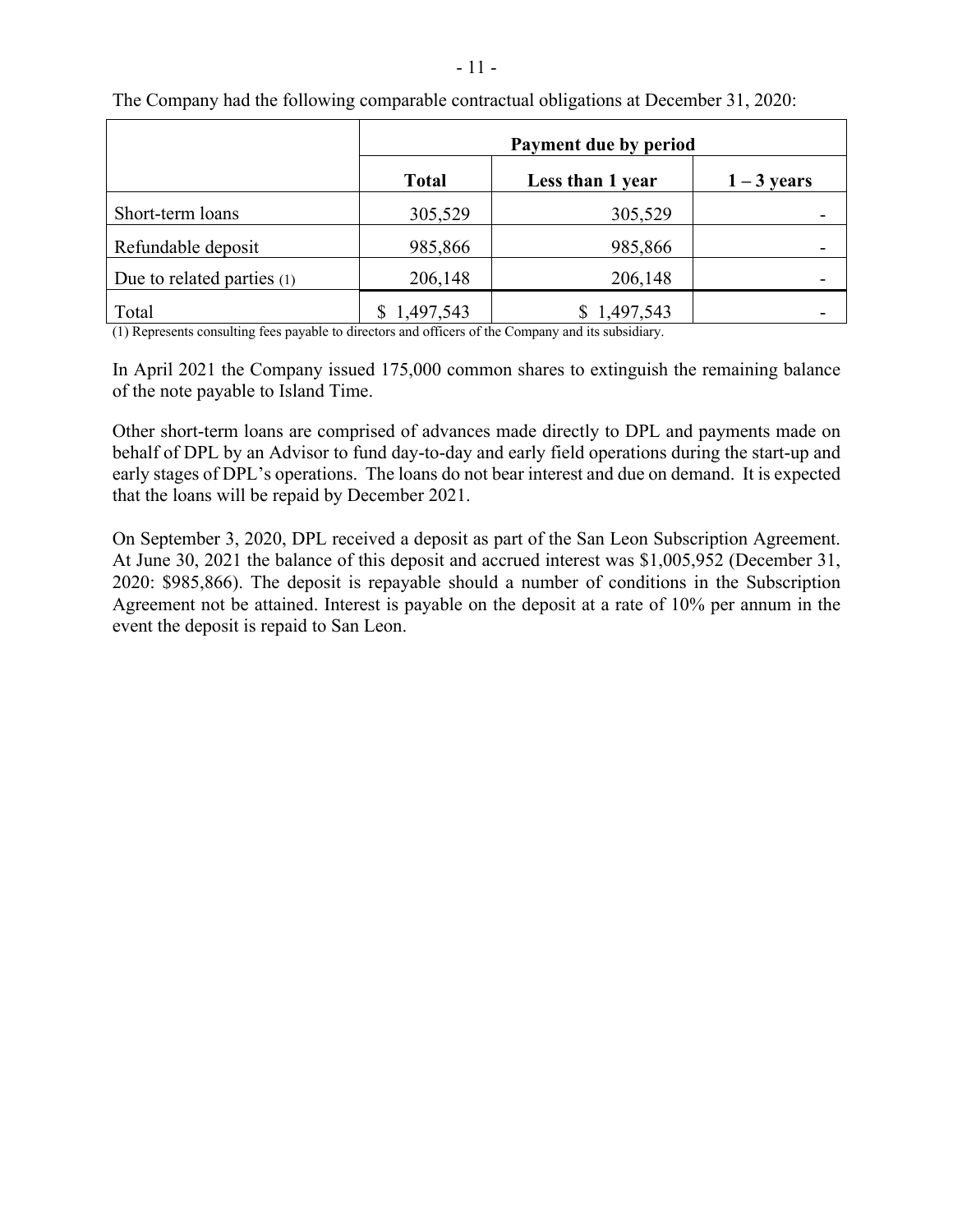#### **Summary of Quarterly Results**

|                                             | Jun 30,<br>2021 | Mar 31,<br>2021          | Dec 31,<br>2020          | Sept 30,<br>2020             | <b>Jun 30.</b><br>2020   | Mar 31,<br>2020 | Dec 31,<br>2019          | <b>Sept 30,</b><br>2019 |
|---------------------------------------------|-----------------|--------------------------|--------------------------|------------------------------|--------------------------|-----------------|--------------------------|-------------------------|
| <b>Finance</b><br>income                    | \$482           | \$135                    | \$1,465                  | \$377                        | \$642                    | \$2,454         | \$2,464                  | \$1,689                 |
| General &<br>administrative<br>expenses     | $(\$997,107)$   | $(\$396,391)$            | $(\$506,348)$            | $(\$516,780)$                | $(\$223,536)$            | (\$48,081)      | $(\$57,835)$             | $(\$70,954)$            |
| <b>Impairment</b> of<br>resource asset      | $\overline{a}$  | $\blacksquare$           | $(\$3,346,978)$          | ٠                            | $\overline{a}$           |                 | $\overline{\phantom{a}}$ |                         |
| <b>Transaction</b><br>costs                 | ۰               | $\overline{\phantom{a}}$ | $\overline{\phantom{a}}$ | ۰                            | $\overline{\phantom{a}}$ | (250,000)       | (\$112,358)              | \$27                    |
| <b>Finance</b><br>expense                   | $(\$53,514)$    | (\$743)                  | (\$1,490)                | $\qquad \qquad \blacksquare$ | $(*723)$                 | (\$712)         | (\$829)                  | (\$1,330)               |
| Foreign<br><b>Exchange</b>                  | $(\$276,356)$   | $(\$86,421)$             | $(\$29,781)$             | (\$186,894)                  | $(\$453)$                |                 | $\overline{\phantom{a}}$ |                         |
| <b>Net Income</b><br>(Loss)                 | (\$1,326,495)   | $(\$483,420)$            | $(\$3,883,132)$          | $($ \$453,297)               | $(\$224,070)$            | $(\$296,339)$   | (\$168,559)              | $(\$70,568)$            |
| Income (Loss)<br>per share<br>(non-diluted) | $(\$0.02)$      | $(\$0.01)$               | (S0.07)                  | $(\$0.01)$                   | (S0.01)                  | $(\$0.01)$      | $(\$0.00)$               | (S0.01)                 |
| Income (Loss)<br>per share<br>(diluted)     | $(\$0.02)$      | $(\$0.01)$               | $(\$0.07)$               | $(\$0.01)$                   | $(\$0.01)$               | $(\$0.01)$      | (\$0.00)                 | (S0.01)                 |
| <b>Total Assets</b>                         | \$19,565,241    | \$10,368,132             | \$5,960,637              | \$9,269,366                  | \$1,145,597              | \$587,498       | \$620,011                | \$733,169               |

# **Critical Judgements in Applying Accounting Policies**

There have been no changes in our critical accounting estimates in the six months ended June 30, 2021. Further information on our critical judgments in applying accounting policies and estimates can be found in the notes to the audited consolidated financial statements and MD&A for the year ended December 31, 2020.

# **Transactions with Related Parties**

# **Directors**

The Company recognized no directors' fees in the quarters ended June 30, 2021 or 2020. Share options were granted to the Company's directors during the third quarter of 2020 and in August 2021.

# **Key management**

Consulting fees paid and accrued to key management persons during the three and six months ended June 30, 2021 totalled \$187,908 and \$270,682, respectively (three and six months ended June 30, 2020: \$21,350 and \$40,000, respectively). Share options were issued to key management persons resulting in share compensation expense for the three and six months ended June 30, 2021 of \$46,305 and \$92,610, respectively (three and six months ended June 30, 2020: Nil).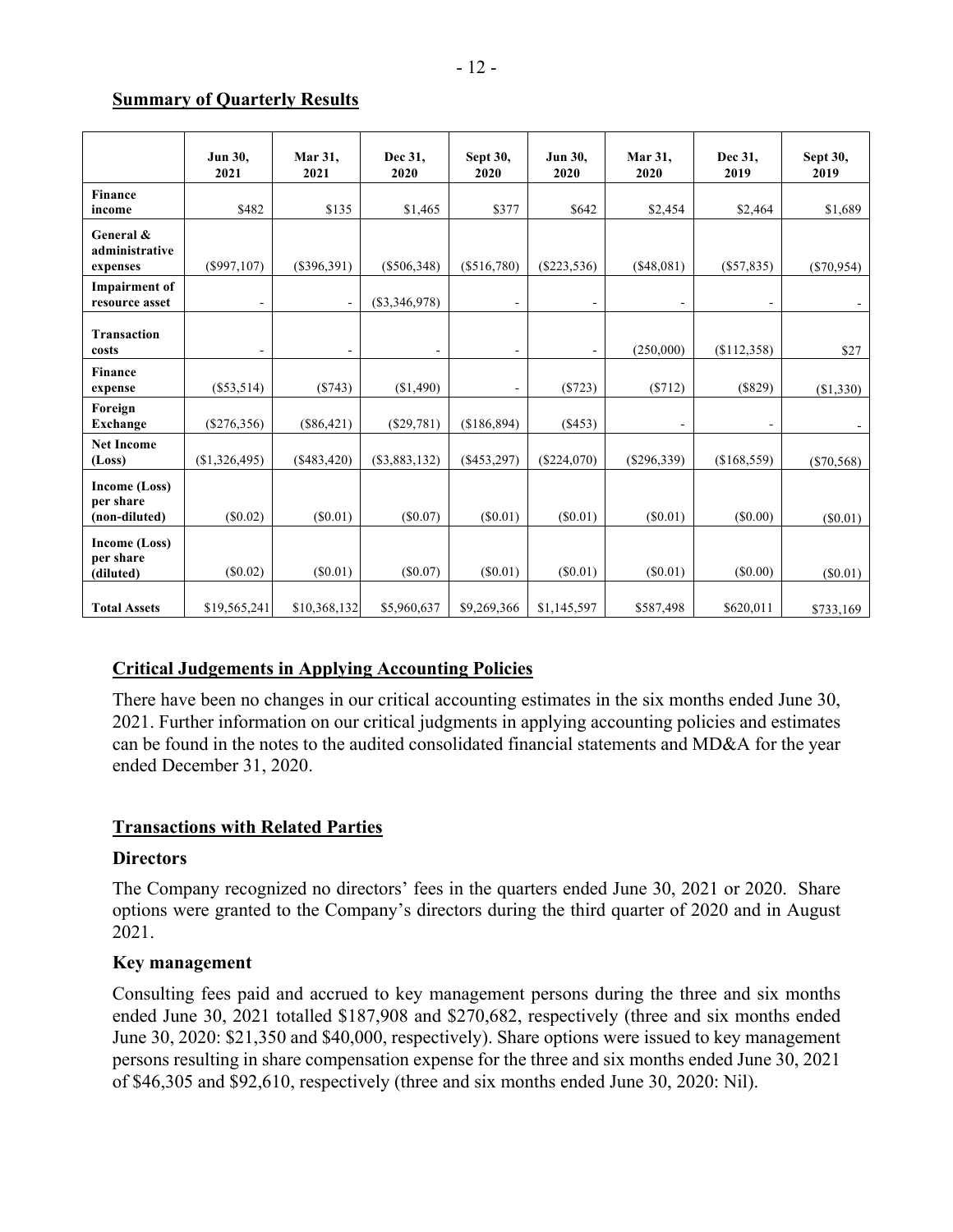# **Risk Factors**

Given the nature of its business, any operations of the Company are subject to a number of risks, including the following, any one or all of which could have a material adverse effect on the Company and its business:

#### **Additional funding requirements**

Additional financing will be required to fully develop its strategic oil assets in Nigeria. The Company is finalizing development funding for Decklar's Oza Oil Field (as described above under Decklar Petroleum Limited – Decklar and Millenium Funding). There can be no assurance that the Company will be able to complete this or other required funding strategies. Failure to obtain sufficient financing could result in the Company proceeding into reorganization, bankruptcy, or insolvency.

Sales of substantial amounts of the Company's common shares, or the availability of such common shares for sale, could adversely affect the prevailing market prices for the Company's securities. A decline in the market prices of the Company's securities could impair its ability to raise additional capital through the issuance of common shares should the Company desire to do so.

Decklar may incur substantial costs in pursuing options for future capital requirements, including investment banking fees, legal fees, accounting fees, securities law compliance fees, printing and distribution expenses and other costs. The ability to obtain needed financing may be impaired by such factors as general downturns in the capital markets, and/or the loss of key management personnel.

# **Potential conflicts of interest for certain directors and officers**

Certain directors and officers of Decklar are engaged in, and will continue to engage in, other business activities on their own behalf and on behalf of other companies, including activities involving mining and mineral exploration. As a result of these and other activities, such directors and officers of Decklar may become subject to conflicts of interest. The BCBCA provides that in the event that a director has an interest in a contract or proposed contract or agreement, the director shall disclose his interest in such contract or agreement and shall refrain from voting on any matter in respect of such contract or agreement unless otherwise provided under the BCBCA. To the extent that conflicts of interest arise, such conflicts will be resolved in accordance with the provisions of the BCBCA.

#### **Market for Decklar's securities**

There can be no assurance that an active market for Decklar's securities will continually exist. In addition, the market price of the securities of Decklar at any given point in time may not accurately reflect the long-term value of Decklar. Furthermore, the need for response to any events or circumstances resulting from the risk factors described herein could result in substantial costs and divert management's attention and resources.

#### **Resource industry**

The exploration for and development of oil reserves involves significant risks that cannot be completely eliminated. While the discovery of oil resources may result in substantial rewards, some properties that are explored may not ultimately be developed into commercially successful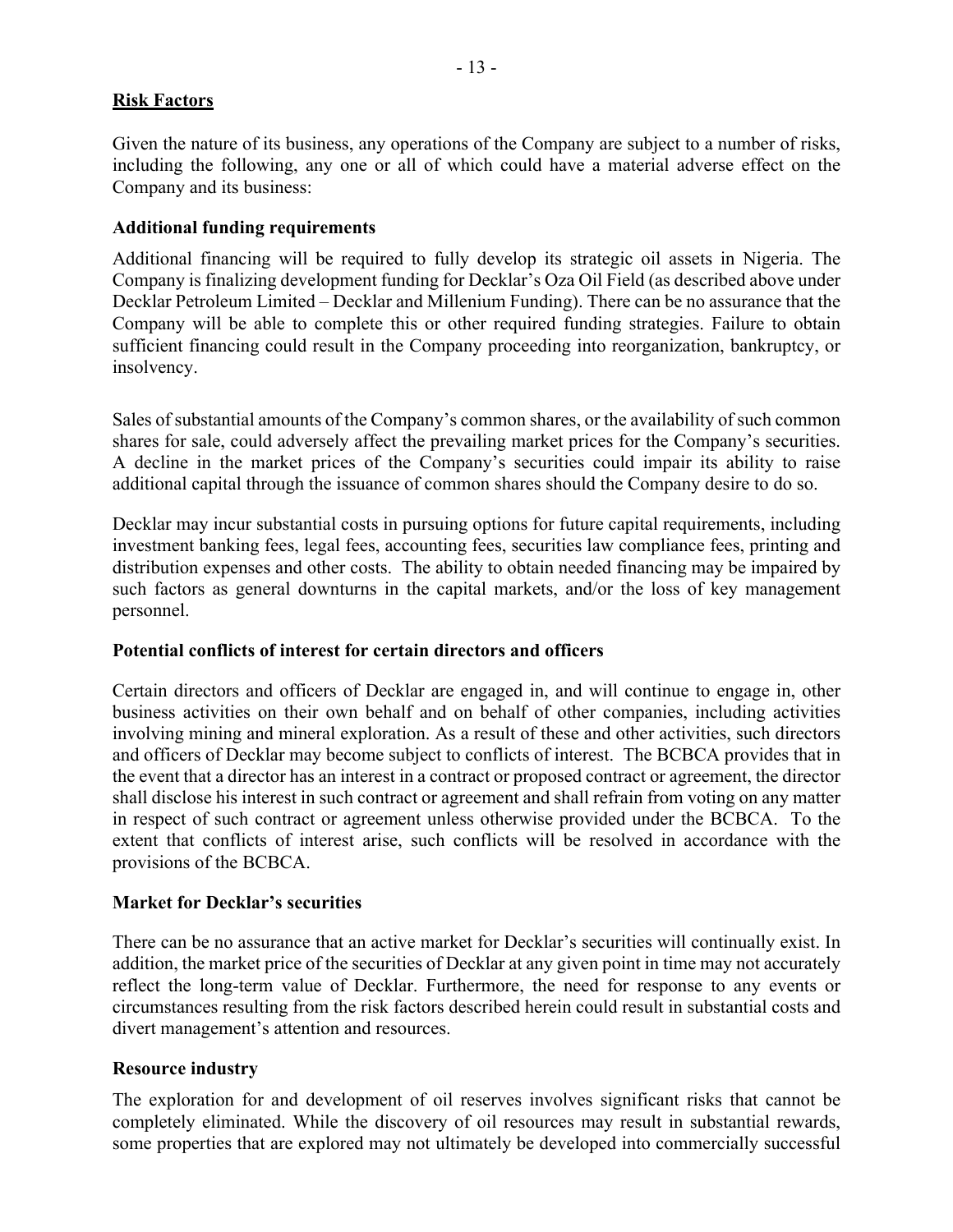operations. Substantial expenses may be incurred to locate and establish oil and gas reserves, to develop operational processes, and to construct facilities at a particular site. It is impossible to ensure that the activities currently planned by the Company will result in profitable commercial oil production operations. Whether an oil and gas reserve will be commercially viable depends on many factors including, but not limited to: the particular attributes of the oil and gas resources, such as volume, qualitative characteristics, and proximity to infrastructure; oil prices, which are cyclical and somewhat unpredictable; government regulations, including regulations relating to prices, taxes, royalties, land tenure, land use, importing and exporting of petroleum products; and changes to environmental regulations. The effects of these factors cannot always be accurately predicted, but in combination they could result in the Company not receiving an adequate return on invested capital.

The Company's activities are subject to all the hazards and risks normally encountered in the exploration for, and development and production of oil, including unusual and unexpected geologic formations and other conditions involved in drilling and production, any of which could result in damage to, or destruction of, oil and gas wells and production facilities, damage to life or property, environmental damage, and possible legal liability.

# **Counterparty risk**

Counterparty risk is the risk that each party to a contract will not fulfill its contractual obligations. Decklar endeavours to manage this risk by working closely with its co-venturers on operational matters. Although DPL is not the operator of the Oza Oil Field, its responsibilities as risk service provider permit it to be actively consulted on operations. A contractual default by its co-venturers, owners of export pipelines, or the future purchasers of oil from the Oza Oil Field could have a material impact on the Company's cash flows.

# **Competition in oil industry**

The resource business is competitive in all of its phases. The Company competes with numerous other companies and individuals, including competitors with greater financial, technical, and other resources than the Company, in the search for and the acquisition of attractive petroleum properties. The Company's ability to acquire properties in the future will depend not only on its ability to develop the projects, but also in its ability to select and acquire other suitable producing properties for petroleum mineral exploration or development. There can be no assurance that the Company will be able to compete successfully with others in acquiring such properties or prospects.

# **Insurance and uninsured risks**

The Company's business is subject to a number of risks and hazards generally, including adverse environmental conditions, industrial accidents, labour disputes, unusual or unexpected geological conditions, changes in the regulatory environment, and natural phenomena such as inclement weather conditions, floods, and earthquakes. Such occurrences could result in damage to its petroleum properties or production facilities, personal injury or death, environmental damage to the Company's properties or the properties of others, delays in development, monetary losses, and possible legal liability.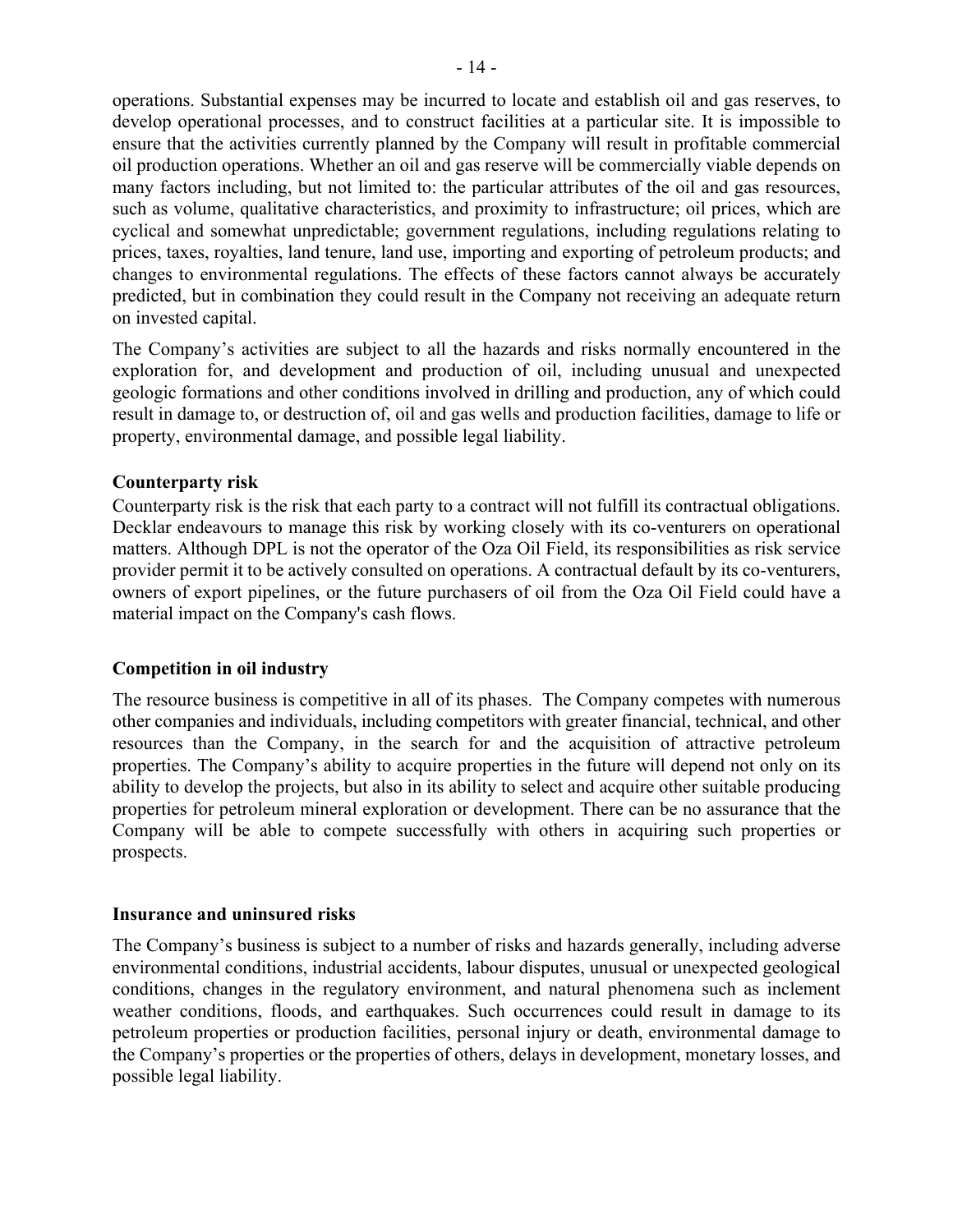# **Government regulation in the oil industry**

The Company's exploration, development and operating activities are subject to various laws governing oil and gas, development, production, taxes, labour standards and occupational health, mine safety, toxic substances, land use, water use, land claims of local residents, and other matters. Although the Company's planned activities will be carried out in accordance with all applicable rules and regulations, there can be no assurance that new rules and regulations will not be enacted or that existing rules and regulations will not be applied in a manner which could limit or curtail such planned activities with materially adverse impacts on financial performance and profitability.

The oil rights and interests of the Company are subject to obtaining government approvals, licences and permits, land clearance being completed, and land use rights being obtained. Such approvals, licences and permits, and the completion of land clearance and obtaining of land use rights are, as a practical matter, subject to the discretion of the government or governmental officials. No assurance can be given that the Company will be successful in obtaining or maintaining any or all of the various approvals, licences, and permits in full force and effect without modification or revocation. To the extent such approvals are required and not obtained, the Company may be curtailed or prohibited from continuing or proceeding with planned activities.

Failure to comply with applicable laws, regulations, and permitting requirements may result in enforcement actions thereunder, including orders issued by regulatory or judicial authorities causing operations to cease or be curtailed, and may include corrective measures requiring capital expenditures, installation of additional equipment, or remedial actions. Parties engaged in exploration and production of petroleum resources may be required to compensate those suffering loss or damage by reason of operational and production activities and may have civil or criminal fines or penalties imposed for violations of applicable laws or regulations.

Application of or amendments to current laws and regulations governing operations or more stringent implementation thereof could have a substantial adverse impact on the Company and cause increases in exploration expenses, capital expenditures, or production costs or reduction in levels of production at producing properties or require abandonment or delays in development of new mineral properties.

# **Personnel**

The Company is dependent on obtaining and retaining the services of professional management and skilled personnel. Failure to obtain such services or the loss of them could have a material adverse effect on the Company's operations. There can be no assurance that the required personnel will be available on suitable terms.

# **Enforceability of civil liabilities**

Certain of the Company's directors and officers reside outside Canada. Substantially all the assets of such persons are, and substantially all the assets of the Company are, located outside Canada. It may not be possible for investors to effect service of process within Canada upon such persons, and it may also not be possible to enforce against the Company and/or such person's judgments obtained in Canadian courts predicated upon the civil liability provisions of applicable securities laws in Canada.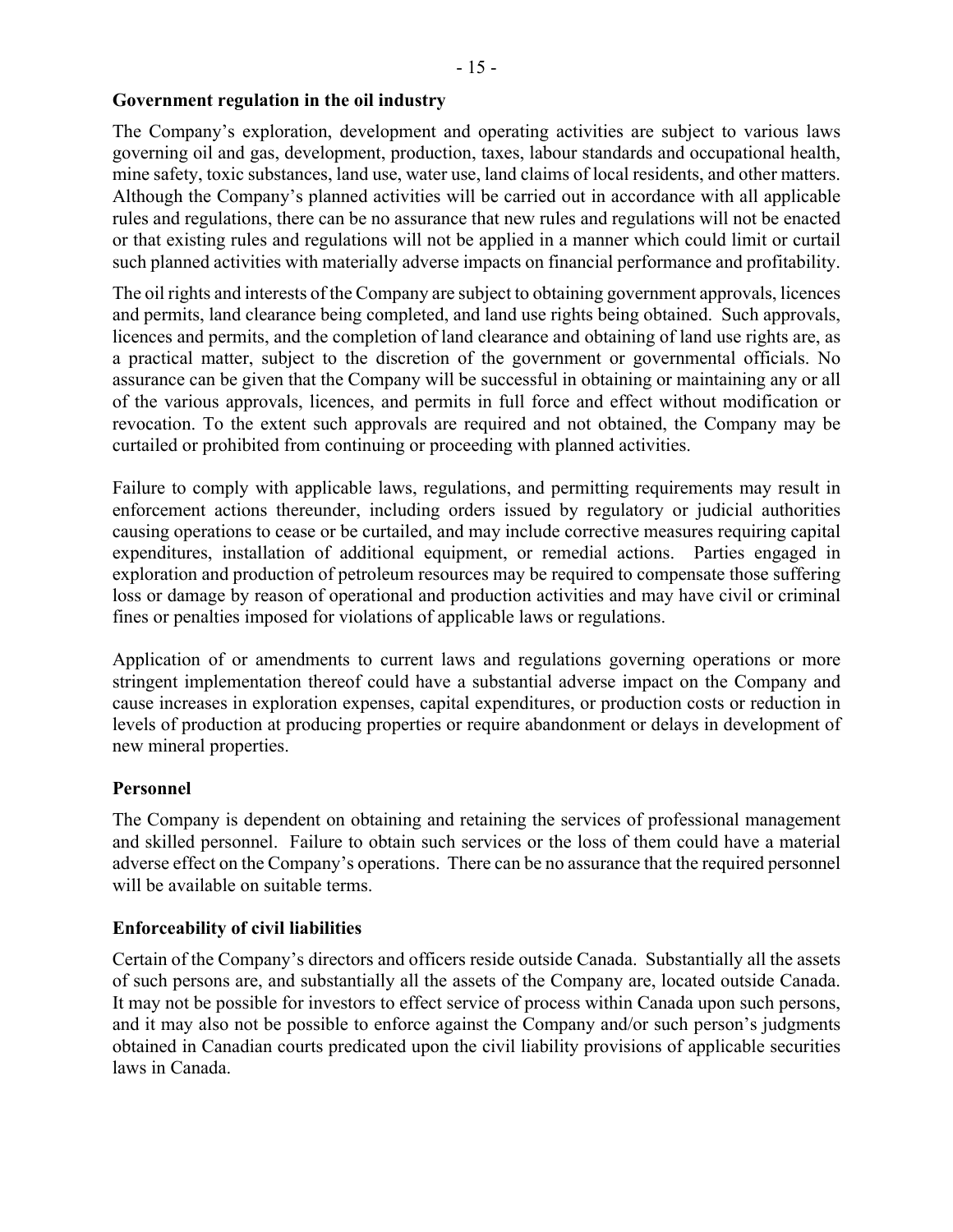# **Litigation risk**

All industries, including the resource industry, are subject to legal claims, with and without merit. The Company may be involved from time to time in various routine legal proceedings, which include labour matters such as unfair termination claims, supplier matters, and property issues incidental to its business. Defence and settlement costs can be substantial, even with respect to claims that have no merit. Conversely, the Company may be put in a position where it must pursue legal remedies, the disposition of which are also uncertain. Due to the inherent uncertainty of the litigation process, the resolution of any particular legal proceeding could have a material effect on financial position and results of operations.

# **The market price for common shares cannot be assured**

The market price of publicly traded shares is affected by many variables, some of which are not directly related to the performance of the Company. Securities markets often experience high levels of price and volume volatility, and the market price of securities of many companies, particularly those considered to be junior companies, may experience wide fluctuations that are not necessarily related to operating performance, underlying asset values, or prospects of such companies. There can be no assurance that such fluctuations will not affect the price or liquidity of Decklar's securities in the future.

# **COVID-19**

In March 2020, the World Health Organization declared a pandemic related to the continuing worldwide spread of the Coronavirus (COVID-19). To limit the spread of COVID-19, governments have taken various actions including the issuance of stay-at-home orders and social distancing guidelines, causing some businesses to suspend operations and a reduction in demand for many products. Such actions have resulted in a swift and unprecedented reduction in international and U.S. economic activity which, in turn, has adversely affected the demand for oil and gas and caused significant volatility and disruption of the financial markets. The ongoing and evolving impacts associated with the pandemic, and their effect on the Company, cannot be predicted with any certainty.

# **Financial Instruments**

At June 30**,** 2021, the Company's financial instruments consist of cash and cash equivalents, trade payables and accrued liabilities, refundable deposit, and short-term loans. The fair values of these financial instruments are not materially different from their carrying values.

With respect to credit risk on its bank accounts and investments, credit risk on bank accounts and short-term investments is limited through maintaining the Company's balances with established and secure financial institutions.

To help to manage liquidity risk, the Company has in place a planning and budgeting process to aid in determining the funds required to support normal operating requirements on an ongoing basis, including capital development and exploration expenditures. Discussions about the Company's ongoing ability to operate as a going concern are included in note 1 in the June 30, 2021 and 2020 Condensed Consolidated Interim Financial Statements, Nature of business and going concern.